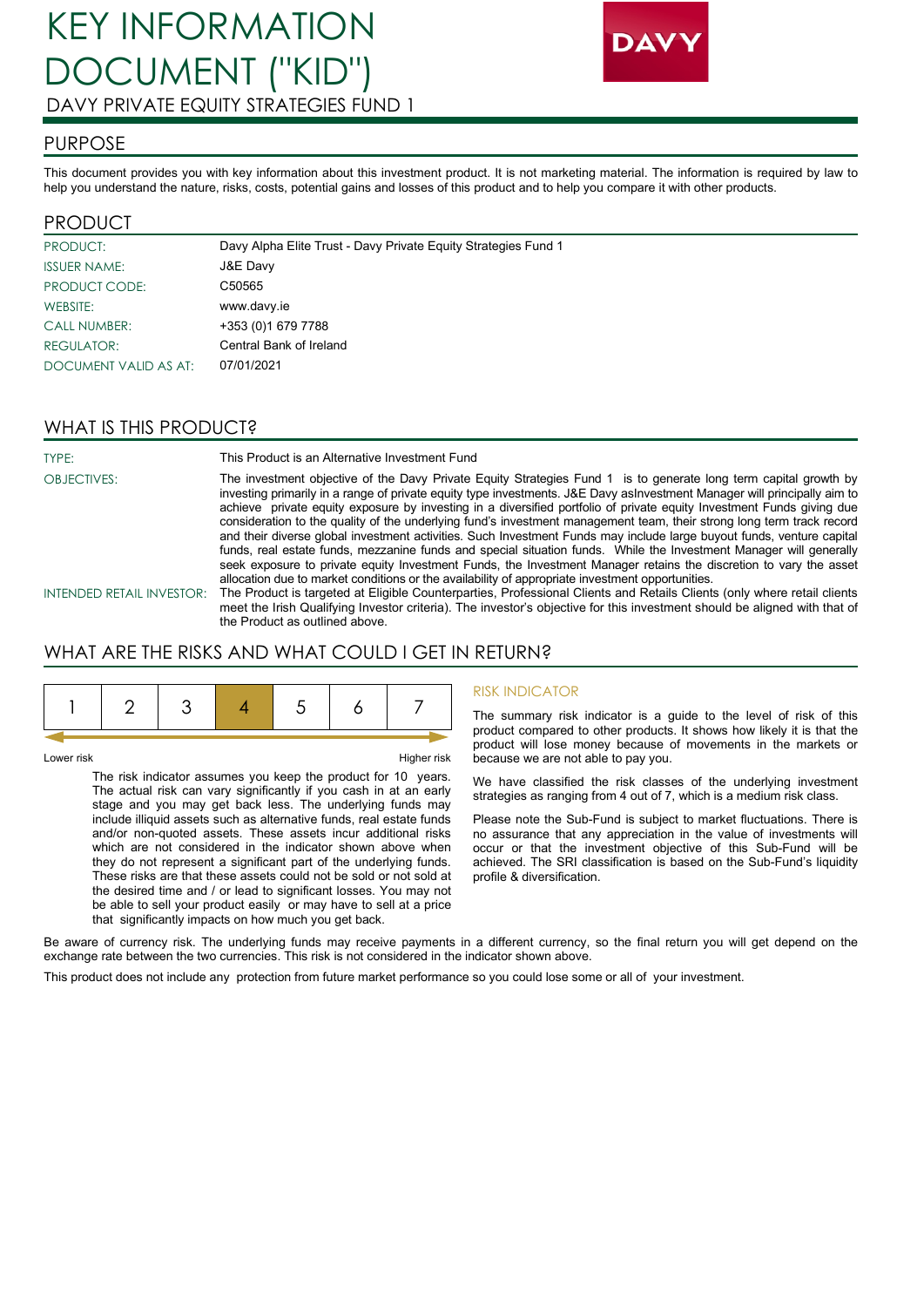#### PERFORMANCE SCENARIOS

Market developments in the future cannot be accurately predicted. The scenarios shown are only an indication of some of the possible outcomes based on recent returns. Actual returns could be lower.

#### INVESTMENT 10000 USD

| SURVIVAL SCENARIOS         |                                     | YEAR          | 5 YEARS       | 10 YEARS<br><i><b>(RECOMMENDED)</b></i><br><b>HOLDING PERIOD)</b> |
|----------------------------|-------------------------------------|---------------|---------------|-------------------------------------------------------------------|
| STRESS SCENARIO            | What might you get back after costs | 6 352.71 USD  | 5819.84 USD   | 4 587.79 USD                                                      |
|                            | Average return each year            | $-36.47%$     | $-10.26%$     | $-7.5%$                                                           |
| UNFAVOURABLE SCENARIO      | What might you get back after costs | 9 384.66 USD  | 10 994.84 USD | <b>14 373.88 USD</b>                                              |
|                            | Average return each year            | $-6.15%$      | 1.91%         | 3.69%                                                             |
| <b>MODERATE SCENARIO</b>   | What might you get back after costs | 10431.04 USD  | 14 035.26 USD | 20 339.3 USD                                                      |
|                            | Average return each year            | 4.31%         | 7.01%         | 7.36%                                                             |
| <b>FAVOURABLE SCENARIO</b> | What might you get back after costs | 11 652.73 USD | 18 007.05 USD | 28 926.03 USD                                                     |
|                            | Average return each year            | 16.53%        | 12.48%        | 11.21%                                                            |

This table shows the money you could get back over the recommended holding period, under different scenarios, assuming that you invest 10000 USD.

The scenarios shown illustrate how your investment could perform. You can compare them with the scenarios of other products.

The scenarios presented are an estimate of future performance based on evidence from the past, and are not an exact indicator. What you get will vary depending on how the market performs and how long you keep the investment.

#### WHAT HAPPENS IF J&E DAVY IS UNABLE TO PAY OUT?

You may face a financial loss should the Manufacturer or depositary, Northern Trust Fiduciary Services (Ireland) Limited, default on their obligations.. There is a compensation fund available for investors under the Investor Compensation Act, 1998 (the "Act") where the criteria for payment of compensation under the Act have been fulfilled. Further details are available from the Manufacturer.

## WHAT ARE THE COSTS?

#### COSTS OVER TIME

The Reduction in Yield (RIY) shows what impact the total costs you pay will have on the investment return you might get. The total costs take into account one-off, ongoing and incidental costs.

The amounts shown here are the cumulative costs of the product itself, for three different holding periods. They include potential early exit penalties. The figures assume you invest 10,000 USD. The figures are estimates and may change in the future.

The person selling you or advising you about this product may charge you other costs. If so, this person will provide you with information about these costs, and show you the impact that all costs will have on your investment over time.

| INVESTMENT 10000 USD            |            |              | IF YOU CASH IN AFTER 1 YEAR IF YOU CASH IN AFTER 5 YEARS IF YOU CASH IN AFTER 10 YEARS |
|---------------------------------|------------|--------------|----------------------------------------------------------------------------------------|
| Total costs                     | 971.02 USD | 5 355.13 USD | 17 317.2 USD                                                                           |
| Impact on return (RIY) per year | 9.71 %     | 7.15%        | 6.82 %                                                                                 |

#### COMPOSITION OF COSTS

The table below shows:

The impact each year of the different types of costs on the investment return you might get at the end of the recommended holding period.

\* What the different cost categories mean.

| THIS TABLE SHOWS THE IMPACT ON RETURN PER YEAR |                                       |          |                                                                                                                                                                                                                                             |  |
|------------------------------------------------|---------------------------------------|----------|---------------------------------------------------------------------------------------------------------------------------------------------------------------------------------------------------------------------------------------------|--|
| <b>ONE-OFF COSTS</b>                           | <b>ENTRY COSTS</b>                    | 3.00%    | The impact of the costs you pay when entering your investment. This is the<br>most you will pay, and you could pay less. The impact of costs are already<br>included in the price. This includes the costs of distribution of your product. |  |
|                                                | <b>EXIT COSTS</b>                     | $0.00\%$ | The impact of the costs of exiting your investment when it matures.                                                                                                                                                                         |  |
| ONGOING COSTS                                  | PORTFOLIO TRANSACTION<br><b>COSTS</b> | 0.00%    | The impact of the costs of us buying and selling underlying investments for<br>the product.                                                                                                                                                 |  |
|                                                | OTHER ONGOING COSTS                   | 2.82 %   | The impact of the costs incurred in the management and operation of the<br>product.                                                                                                                                                         |  |
| <b>INCIDENTAL COSTS</b>                        | PERFORMANCE FEE                       | 2.95%    | No performance fee is charged.                                                                                                                                                                                                              |  |
|                                                | <b>CARRIED INTERESTS</b>              | $0.00\%$ | The Product does not pay carried Interest.                                                                                                                                                                                                  |  |